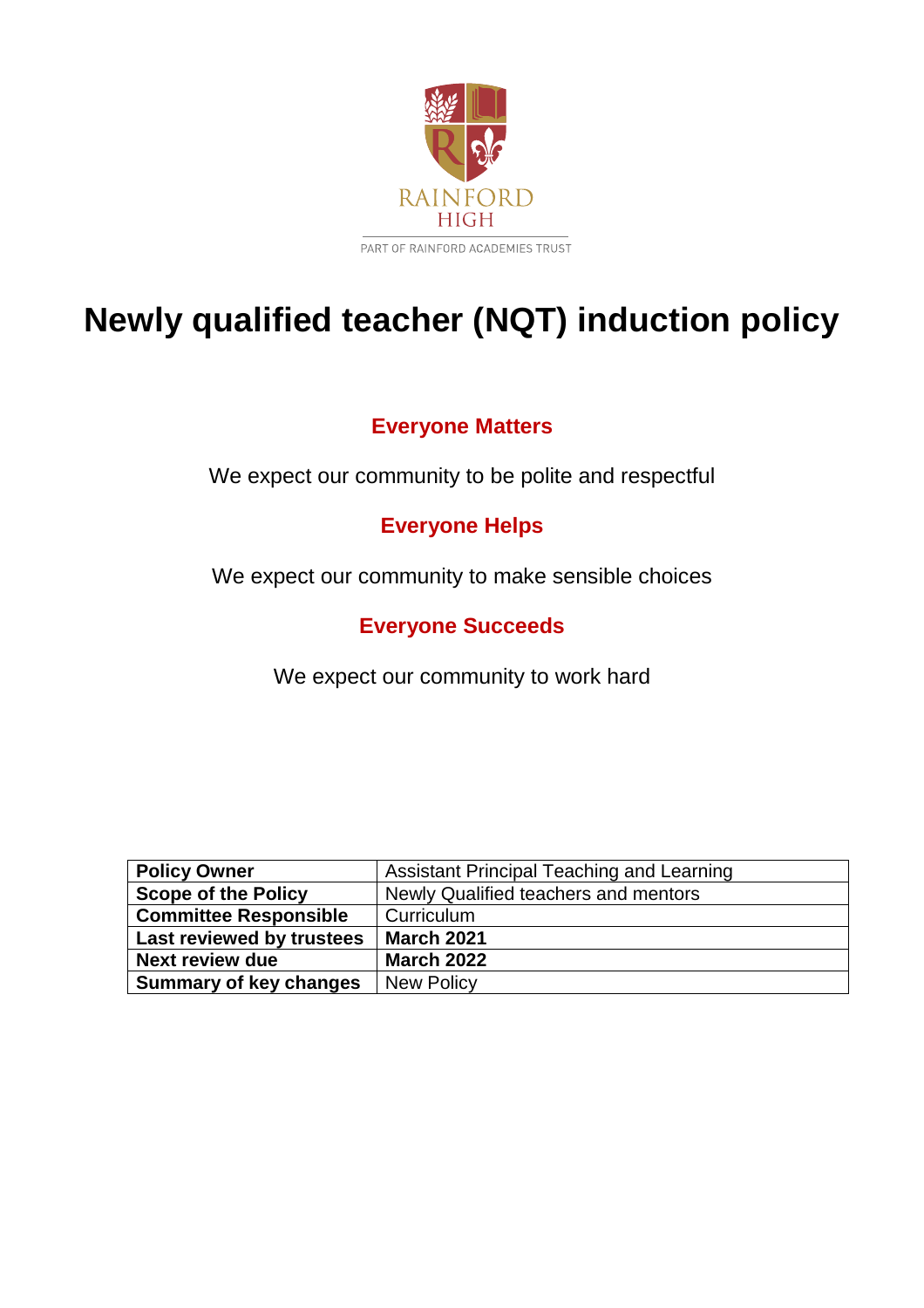# **Contents**

### <span id="page-1-0"></span>**1. Aims**

The school aims to:

- Run an NQT induction programme that meets all the statutory requirements
- Provide NQTs with a supportive environment that develops them and equips them with the tools to be effective and successful teachers
- Ensure all staff understand their role in the induction programme

# <span id="page-1-1"></span>**2. Legislation and statutory guidance**

This policy is based on:

- The Department for Education's (DfE's) statutory guidance Induction for Newly Qualified Teachers [\(England\),](https://www.gov.uk/government/publications/induction-for-newly-qualified-teachers-nqts) and [Induction for newly qualified teachers during the coronavirus outbreak](https://www.gov.uk/government/publications/coronavirus-covid-19-induction-for-newly-qualified-teachers/covid-19-induction-for-newly-qualified-teachers-guidance)
- [The Education \(Induction Arrangements for School Teachers\) \(England\) Regulations 2012](http://www.legislation.gov.uk/uksi/2012/1115/contents/made)
- [Early career framework -](https://www.gov.uk/government/publications/early-career-framework) GOV.UK (www.gov.uk)
- [Early career teachers | Ambition Institute](https://www.ambition.org.uk/ecf/)

The 'relevant standards' referred to below are the [Teachers' Standards.](https://www.gov.uk/government/publications/teachers-standards)

### <span id="page-1-2"></span>**3. The induction programme**

For a full-time NQT, the induction programme will typically last for a single academic year. Part-time NQTs will serve a full-time equivalent.

The programme is quality assured by St Helens local authority, our 'appropriate body'.

Additionally, we follow the Ambition institutes Early Career Framework programme which provides both NQTs and subject mentors high quality support and professional development over an extended two-year period.

The Ambition Institute provides a blended learning experience designed to fit in with the busy lives of teachers. This includes:

Face-to-face training Virtual peer learning groups Expert-led webinars Weekly video tutorials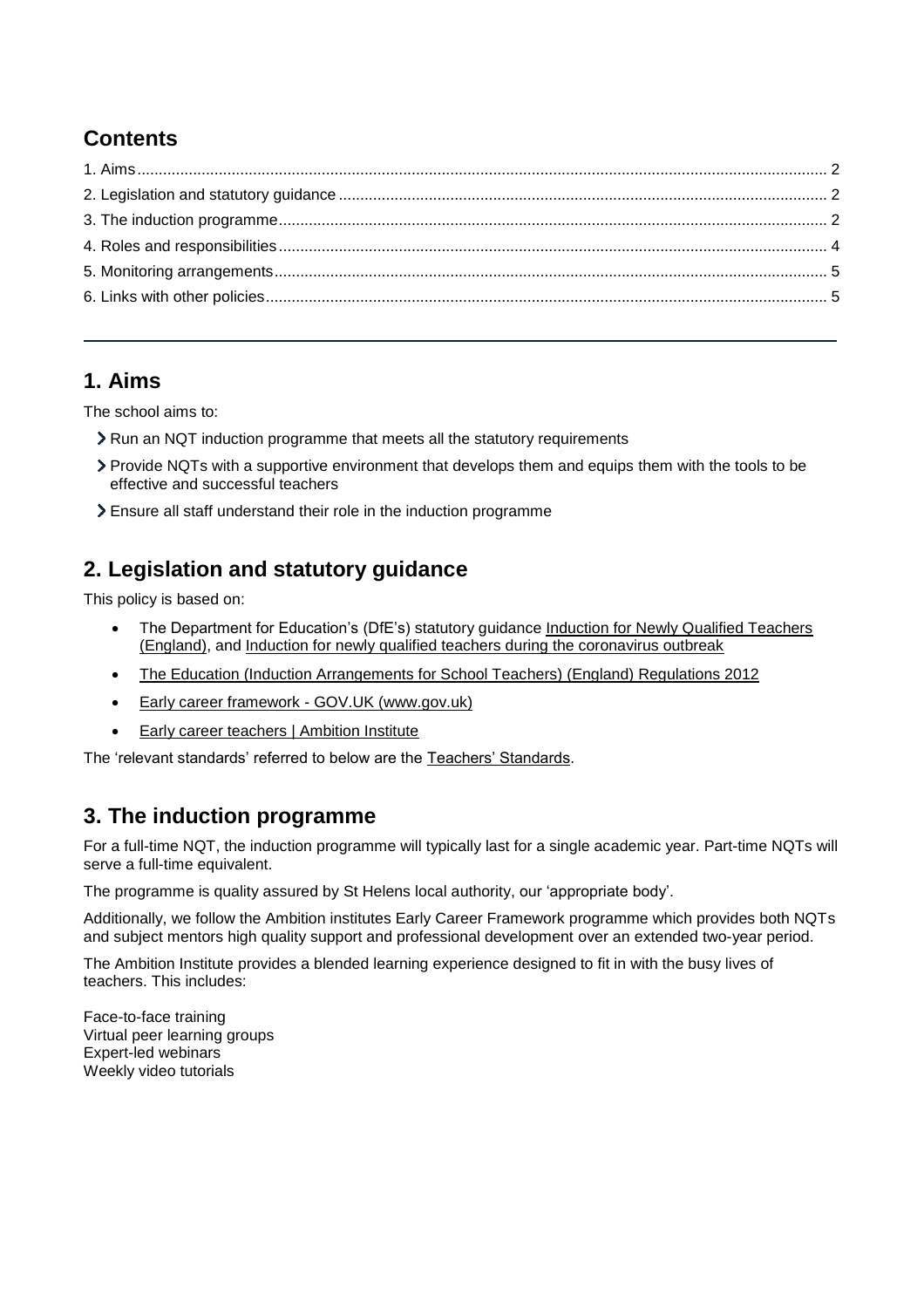#### **3.1 Posts for induction**

Each NQT will:

- Be provided with the necessary employment tasks, experience and support to enable them to demonstrate satisfactory performance against the relevant standards throughout, and by the end of, the induction period
- Have an appointed professional and subject mentor, who will have qualified teacher status (QTS)
- > Have weekly meetings with mentors
- Have a reduced timetable to allow them to undertake activities in their induction programme, with no more than 90% of the timetable of our existing teachers on the main pay range
- Regularly teach the same class or classes
- Take part in similar planning, teaching and assessment processes to other teachers working in similar posts
- Not be given additional non-teaching responsibilities without appropriate preparation and support
- Not have unreasonable demands made upon them
- Not normally teach outside the age range and/or subjects they have been employed to teach
- Not be presented with unreasonably demanding pupil discipline problems on a day-to-day basis
- Access to the Ambition Institute programme

#### **3.2 Support for NQTs**

We support NQTs with:

- Their designated Subject and Professional mentor, who will provide day-to-day monitoring and support, and co-ordinate their assessments.
- Weekly meetings with mentors
- Professional development through the Ambition Institute Early Careers programme.
- Observations of their teaching at regular intervals, and follow-up discussions with prompt and constructive feedback
- Regular professional reviews of their progress, to take place termly, at which we will review their objectives and revise them in relation to the relevant standards and their current needs and strengths
- Chances to observe experienced teachers, either within the school or at another school with effective practice

#### **3.3 Assessments of NQT performance**

Formal assessment meetings will take place termly, carried out by the Subject and Professional mentor.

These meetings will be informed by clear and transparent evidence gathered during the preceding assessment period, and drawn from the NQT's work as a teacher and from their induction programme. Copies of the evidence relied on will be provided to the NQT and the appropriate body.

After these meetings, formal assessment reports will be completed that clearly show how the NQT is performing against the relevant standards.

At the end of the programme, NQTs will take part in a final formal assessment meeting. The outcomes of this meeting will be used by the Principal to decide whether the NQT's performance is satisfactory against the relevant standards. The decision will be written up in a final assessment form.

The NQT can add their own comments to this final form.

The form will then be sent to the appropriate body, who will make the final decision on whether the NQT has passed their induction period.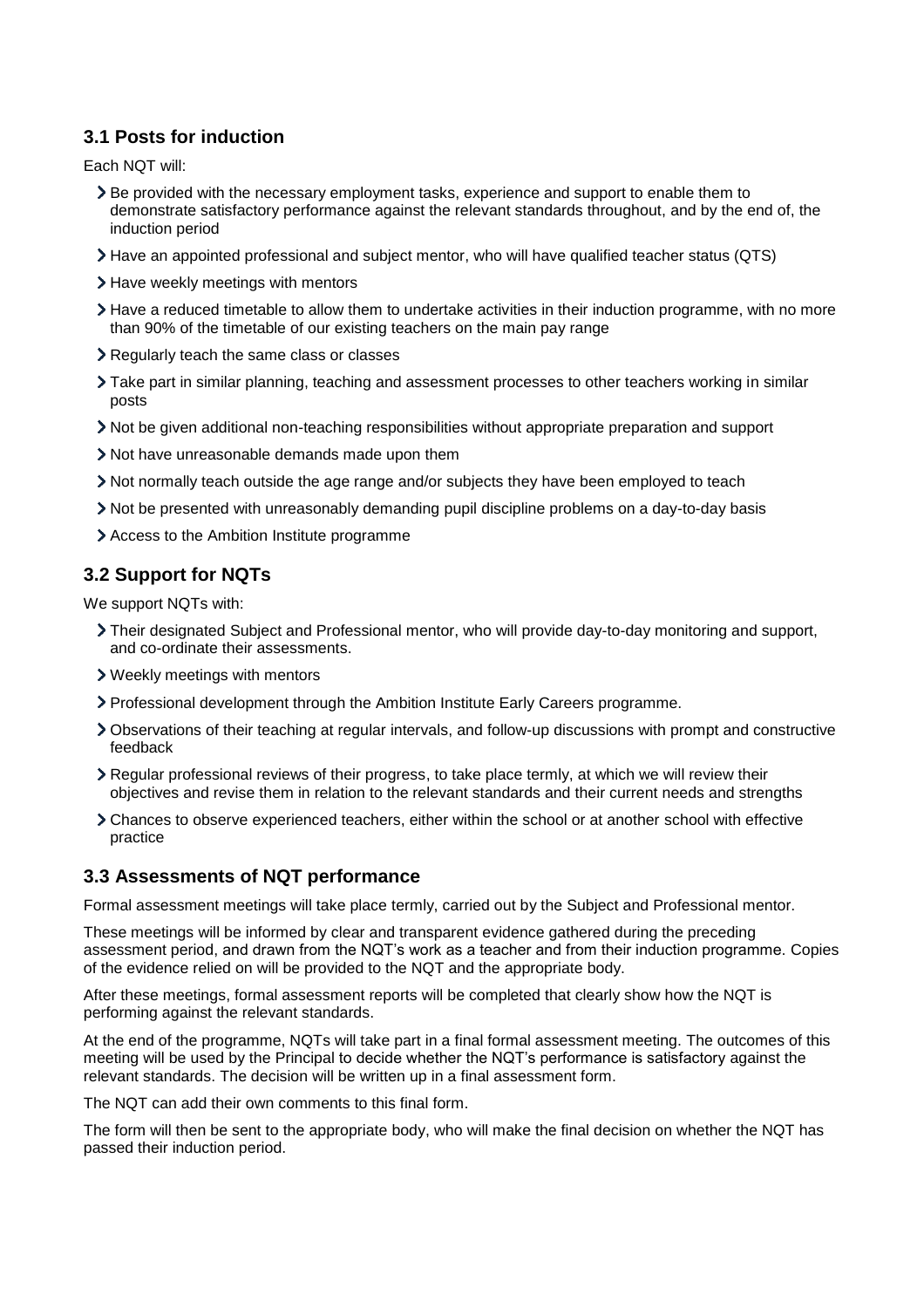#### **3.4 At-risk procedures**

If it becomes clear the NQT is not making sufficient progress, additional monitoring and support measures must be put in place immediately, meaning:

- Areas in which improvement is needed are identified
- Appropriate objectives are set to guide the NQT towards satisfactory performance
- An effective support programme is put in place to help the NQT improve their performance

If there are still concerns about the NQT's progress at their next formal assessment, so long as it is not the final assessment, the Principal will discuss this with the NQT, updating objectives as necessary and giving details of the improvement plan for the next assessment period.

### <span id="page-3-0"></span>**4. Roles and responsibilities**

#### **4.1 Role of the NQT**

The NQT will:

- Provide evidence that they have QTS and are eligible to start induction
- Meet with their mentors at the start of the programme to discuss and agree priorities, and keep these under review
- Agree with their mentors how best to use their reduced timetable allowance
- Engage fully with the Ambition Institute Early Careers Programme.
- Provide evidence of their progress against the relevant standards
- Participate fully in the monitoring and development programme
- Participate in scheduled classroom observations, progress reviews and formal assessment meetings
- Agree with their mentors the start and end dates of the induction period, and the dates of any absences from work during the period (noting that up until 1 September 2021, any absences due to coronavirus – in the form of school closure, sickness or self-isolation – will not count towards the 30-day absence limit that would extend their NQT induction)
- > Keep copies of all assessment forms

**When the NQT has any concerns**, they will:

- Raise these with their Professional mentor as soon as they can
- Consult with their contact at the appropriate body at an early stage if there are difficulties in resolving issues with their mentors or within the school

#### **4.2 Role of the Principal**

The principal will:

- Check that the NQT has been awarded QTS and whether they need to serve an induction period
- Agree, in advance of the NQT starting, who will act as the appropriate body
- Notify the appropriate body when an NQT is taking up a post and undertaking induction
- Make sure the NQT's post is suitable according to statutory guidance (see section 3.1 above)
- Ensure the Professional mentor is appropriately trained and has sufficient time to carry out their role effectively
- Ensure the NQT's progress is reviewed regularly, including through observations and feedback of their teaching
- Ensure that formal assessments are carried out and reports completed and sent to the appropriate body